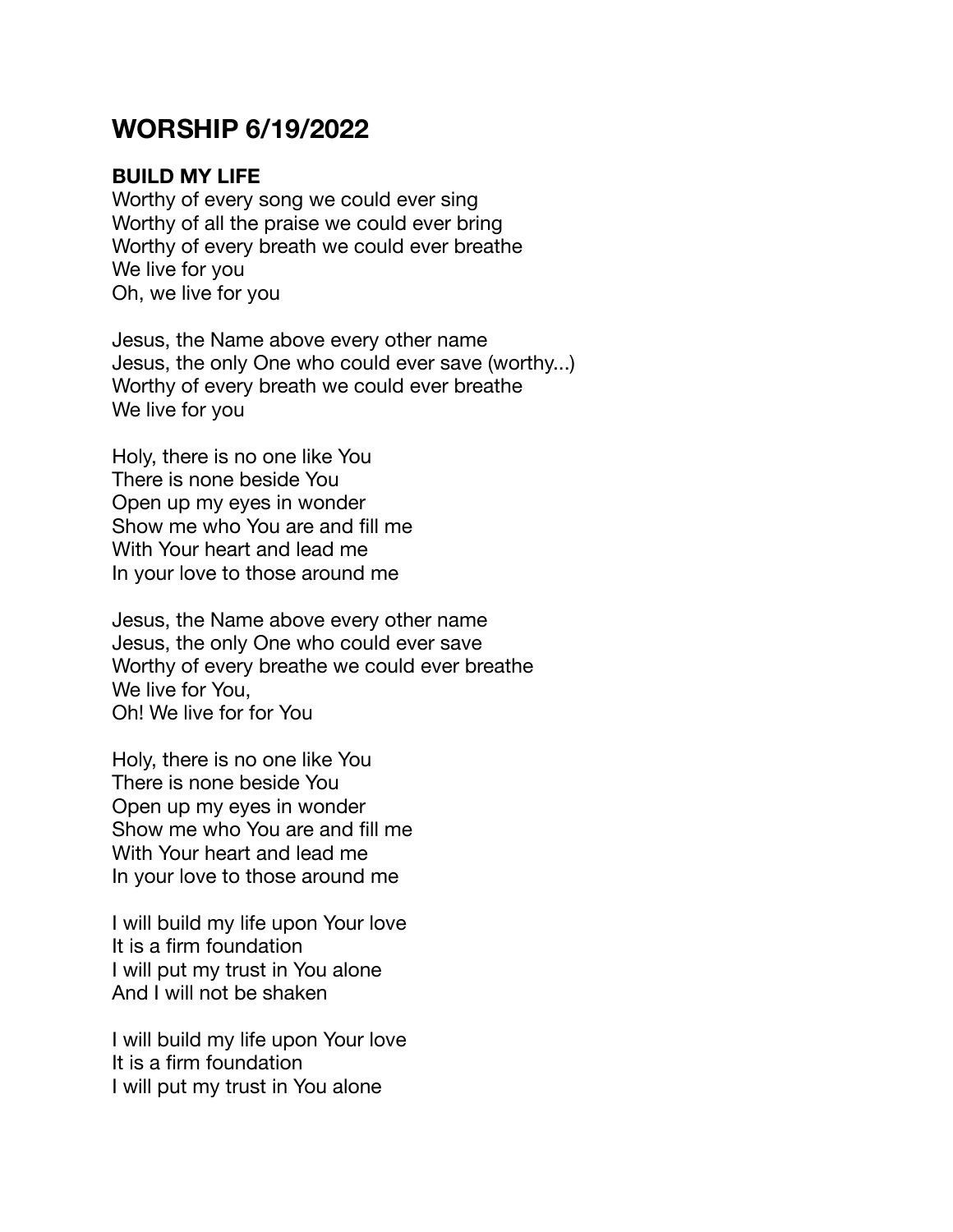And I will not be shaken

Holy, there is no one like You There is none beside You Open up my eyes in wonder Show me who You are and fill me With Your heart and lead me In your love to those around me

I will build my life upon Your love It is a firm foundation I will put my trust in You alone And I will not be shaken

I will build my life upon Your love It is a firm foundation I will put my trust in You alone And I will not be shaken

Songwriters: Pat Barrett / Matthew James Redman / Brett Younker / Kirby Kaple / Karl Andrew Martin

### **GOD YOU'RE SO GOOD**

Amazing love That welcomes me The kindness of mercy That bought with blood, wholeheartedly My soul undeserving

God, You're so good Oh God, You're so good God, You're so good You're so good to me

Behold the cross Age to age And hour by hour The dead are raised, the sinner saved The work of Your power

God, You're so good God, You're so good God, You're so good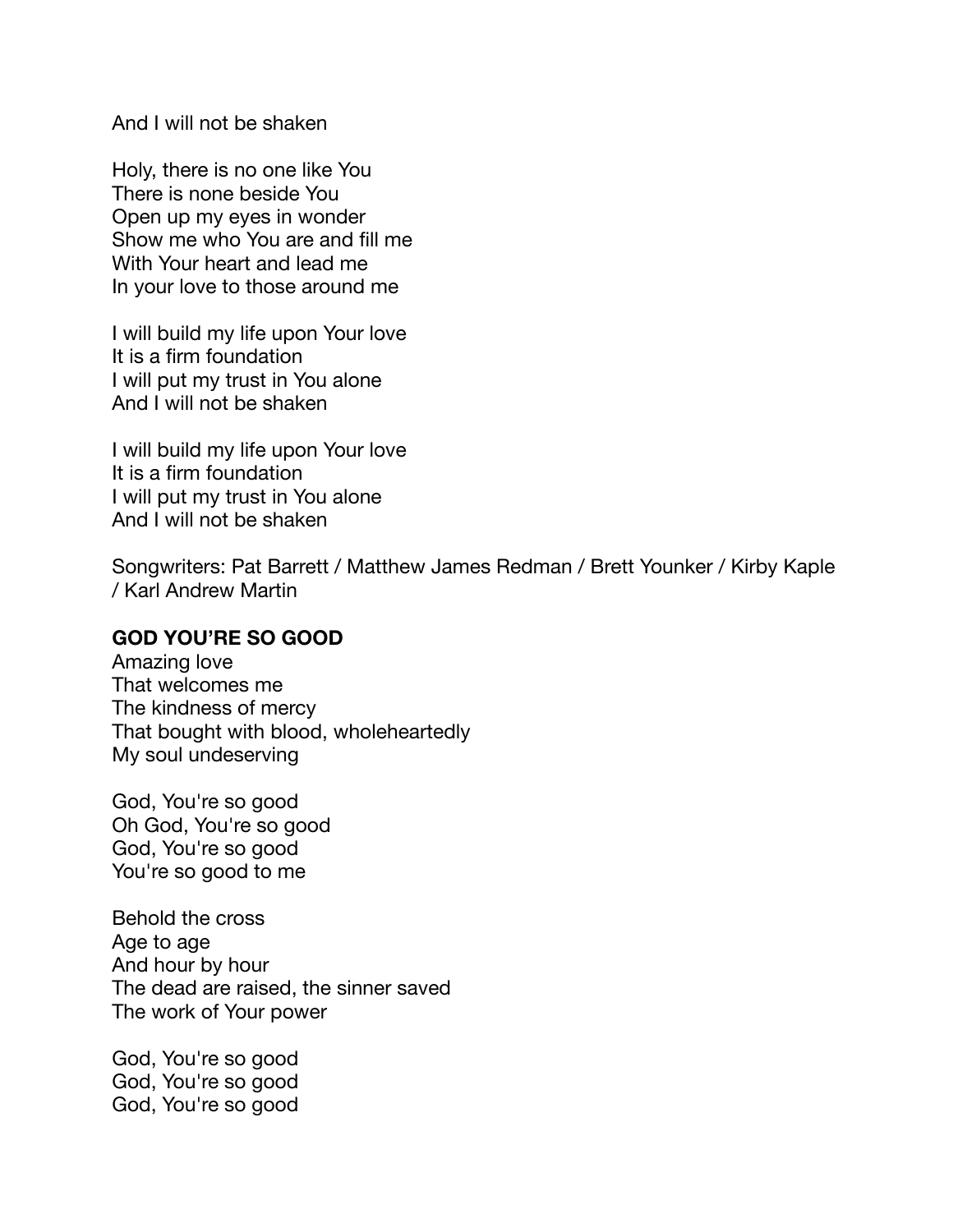You're so good to me Songwriters: Brett Younker / Brooke Fraser / Kristian Stanfill / Scott Ligertwood

#### **GRATTITUDE**

All my words fall short I got nothing new How could I express All my gratitude?

I could sing these songs As I often do But every song must end And You never do

So I throw up my hands And praise You again and again 'Cause all that I have is a hallelujah Hallelujah And I know it's not much But I've nothing else fit for a King Except for a heart singing hallelujah Hallelujah

I've got one response I've got just one move With my arm stretched wide I will worship You

So I throw up my hands And praise You again and again 'Cause all that I have is a hallelujah Hallelujah And I know it's not much But I've nothing else fit for a King Except for a heart singing hallelujah Hallelujah

So come on, my soul Oh, don't you get shy on me Lift up your song 'Cause you've got a lion inside of those lungs Get up and praise the Lord